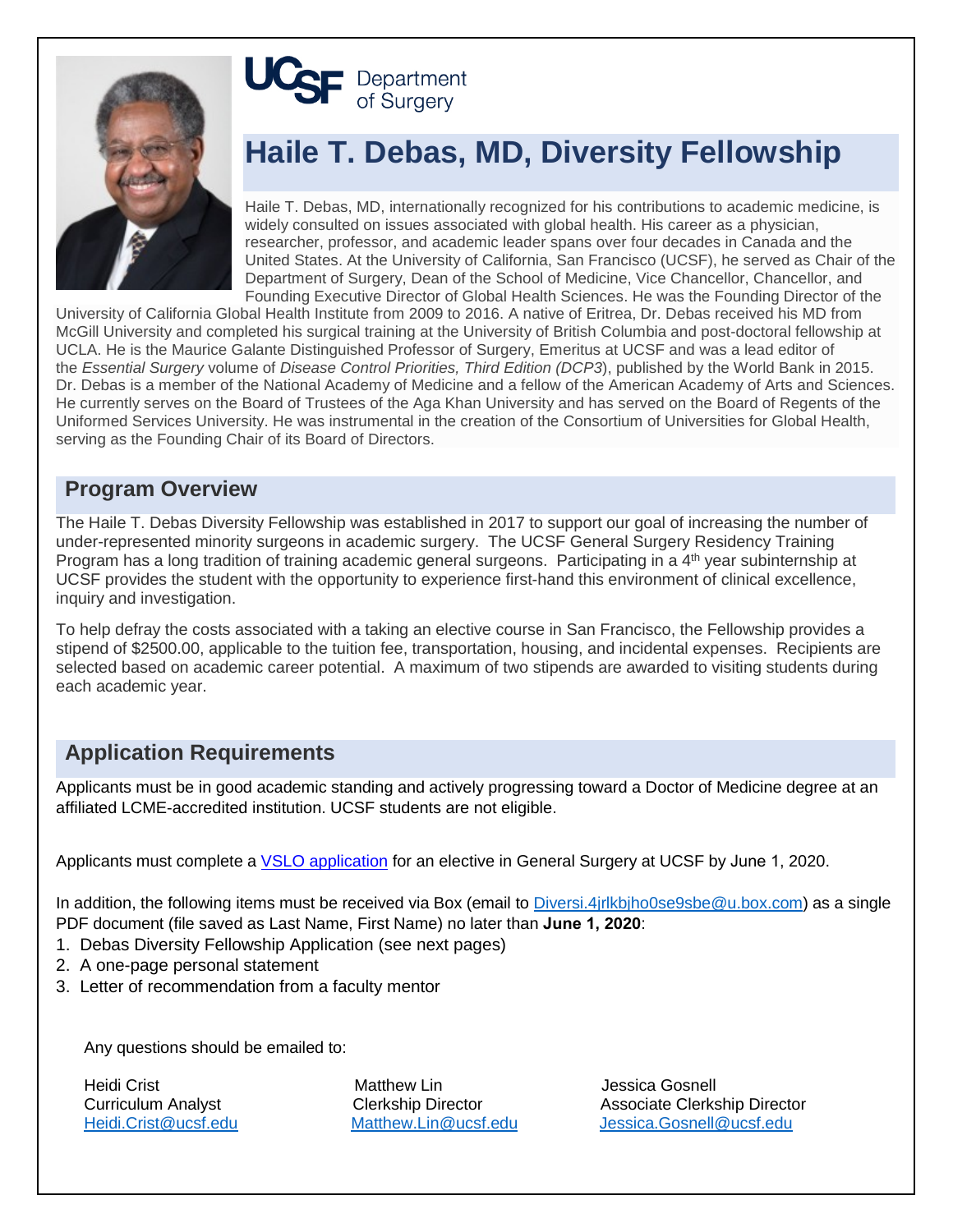### **DEBAS DIVERSITY FELLOWSHIP APPLICATION FORM**

The UCSF Department of Surgery is deeply committed to diversity and promoting a culture of inclusion in all of its forms. The questions below are intended to promote these goals. All of the information in this application will be kept in strict confidence.

#### **The Applicant:**

| <b>Last Name</b><br><b>First Name</b>                                                                                                                                                                                                                                                                           | <b>Birth date</b>                         |
|-----------------------------------------------------------------------------------------------------------------------------------------------------------------------------------------------------------------------------------------------------------------------------------------------------------------|-------------------------------------------|
| <b>Primary Email</b>                                                                                                                                                                                                                                                                                            | <b>Alternate Email</b>                    |
| Home Telephone                                                                                                                                                                                                                                                                                                  | <b>Mobile Phone</b>                       |
| Transgender<br>Gender:<br>Female<br>Male                                                                                                                                                                                                                                                                        | Decline to answer                         |
| No<br><b>Disadvantaged Background:</b><br>Yes                                                                                                                                                                                                                                                                   |                                           |
| If yes, please check category:                                                                                                                                                                                                                                                                                  |                                           |
| Family with an annual income below established low-income thresholds.                                                                                                                                                                                                                                           |                                           |
| Social, cultural, or educational environment such as that found in certain rural or inner-city environments<br>that have demonstrably and recently directly inhibited the individual from obtaining the knowledge, skills, and<br>abilities necessary to develop and participate in an academic medical career. |                                           |
| <b>First Generation in Family to Attend College:</b>   Yes<br>No.                                                                                                                                                                                                                                               |                                           |
| Race/Ethnicity: What is your racial background? (OPTIONAL. Check all that apply)                                                                                                                                                                                                                                |                                           |
| African American/Black<br>Native-born Black American   African (origin in black racial group)<br>Haitian West Indian                                                                                                                                                                                            |                                           |
| Asian<br>Burmese/Myanmarese<br>Laotian<br><b>_∣ Malaysian</b><br>Chinese<br>Bangladeshi<br>Pakistani<br>Indian $\Box$ Sri Lankan<br>Nepali<br>Filipino<br>Indonesian<br>$\blacksquare$<br>Japanese     Vietnamese<br>Korean<br>Thai                                                                             |                                           |
| Caucasian or White (of Europe, Africa, or the Middle East)                                                                                                                                                                                                                                                      |                                           |
| Hispanic/Latino<br>□ Central American □ Mexican □ Cuban □ South American<br><b>Puerto Rican</b>                                                                                                                                                                                                                 |                                           |
| Native American<br>Native Alaskan<br>Native Hawaiian<br>American Indian                                                                                                                                                                                                                                         |                                           |
| Pacific Islander<br>Fijian<br>Polynesians<br>Guamanian<br><b>Melanesians</b><br>Tongan<br>Micronesians                                                                                                                                                                                                          | <b>Marshalleses</b><br>Samoan<br>Tahitian |
| Prefer not to disclose                                                                                                                                                                                                                                                                                          |                                           |